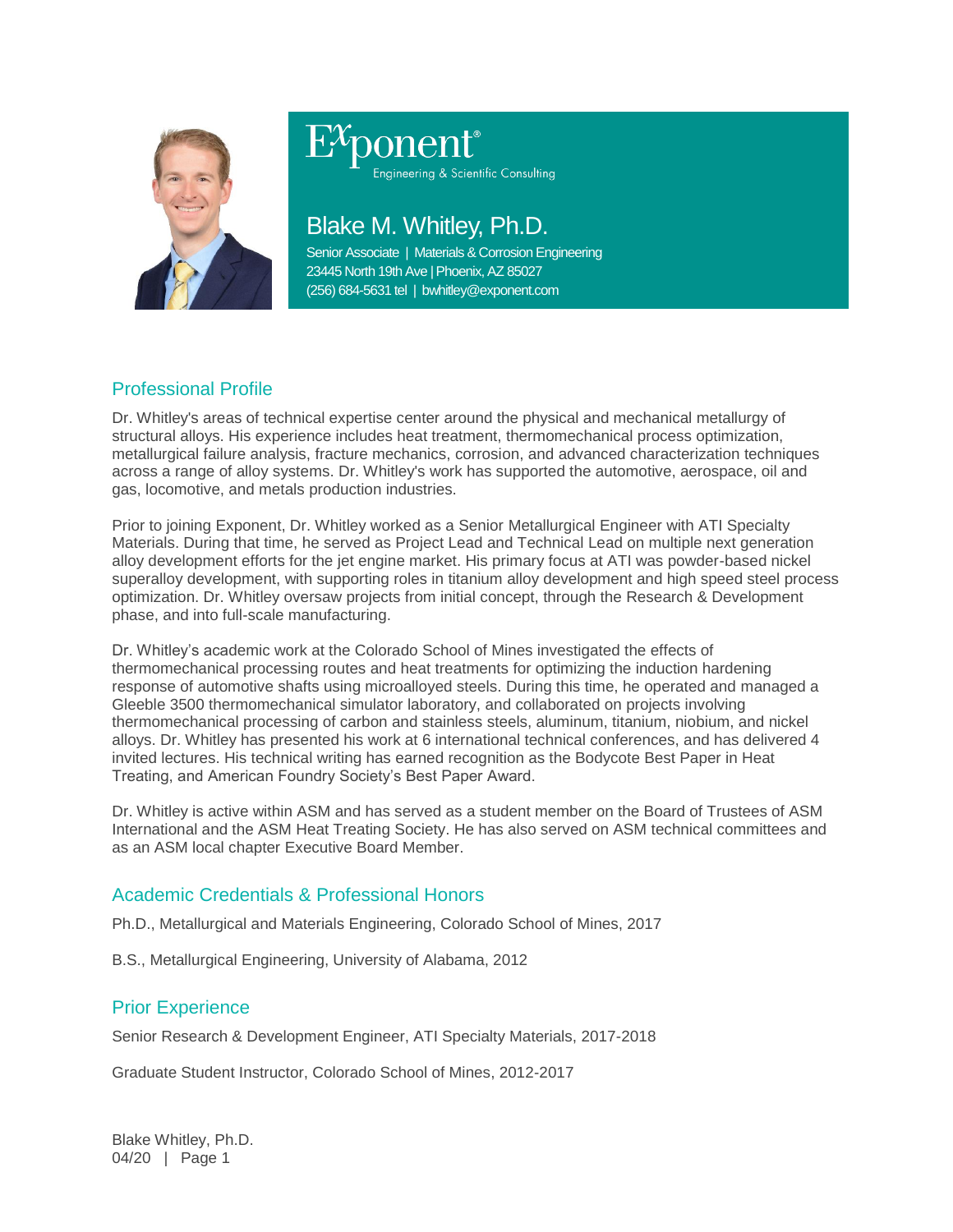Metallurgical Engineering Intern, ALSTOM Power, Summer 2011 & Summer 2012

#### Professional Affiliations

ASM International TMS

AIST

#### **Publications**

B. M. Whitley, J. G. Speer, R. Cryderman, J. Klemm-Toole, Understanding Microstructural Evolution During Rapid Heat Treatment of Microalloyed Steels Through Computational Modeling, Advanced Physical Simulation, and Multiscale Characterization Techniques, Journal of Materials Engineering and Performance, 2019.

J. G. Speer, B. M. Whitley, S. L. Kaster, K.O. Findley, D. K. Matlock, E. De Moor, Selected Developments in Nb-Microalloyed Long Products and Forgings, 11th International Rolling Conference, 2019.

B. M. Whitley, J. G. Speer, R. L. Cryderman, R. C. Goldstein, K. O. Findley, D. K. Matlock, Effects of Microalloy Additions and Thermomechanical Processing on Austenite Grain Size Control in Induction-Hardenable Medium Carbon Steel Bar Rolling, International Conference on Processing & Manufacturing of Advanced Materials Processing, Fabrication, Properties & Applications (Thermec), Materials Science Forum, Vol 879, 2016, pp. 2094-2099.

R. Cryderman, B. Whitely, and J. Speer, Microstructural Evolution in Microalloyed Steels with High-Speed Thermomechanical Bar and Rod Rolling, in International Federation of Heat Treatment and Surface Engineering, Proceedings of the 23rd IFHTSE Congress, 2016.

B. M. Whitley, A. L. Araujo, J. G. Speer, K. O. Findley, D. K. Matlock, Analysis of Microstructure in Hot Torsion Simulation, Materials Performance and Characterization, ASTM, Vol. 4, No. 3, 2015, pp. 307-321.

B. M. Whitley, C. T. Easter, R. L. Cryderman, J. G. Speer, Thermomechanical Simulation and Microstructural Analysis of Microalloyed Medium Carbon Bar Steels, in Advances in Metallurgy of Long and Forged Products, Vail, CO, 2015, pp. 48-58.

B. M. Whitley, Novel Three-Dimensional Modeling Technology for Advanced Simulation, Printing, and Casting of A356 Impeller, International Journal of Metalcasting, 2013.

#### **Technical Presentations**

B. M. Whitley, J. G. Speer, R. L. Cryderman, K. O. Findley, Effects of Thermomechanical Processing, Microalloying, and Rapid Heat Treatment on Microstructural Development, Carbonitride Precipitation, and Mechanical Behavior of Medium Carbon Steels, Materials Science & Technology Conference, 2019.

B. M. Whitley, B. Antolovich, L. Wilwert, Progress Toward Developing and Producing a Precipitation-Hardened Martensitic Steel Alloy for Engine Shafts, ATI technical presentation, 2018.

B. M. Whitley, F. G. Coury, J. Foltz, N. Philips, J. Avallone, Relationships Between the Thermodynamic and Thermomechanical Behavior of a Niobium-based Refractory Alloy for Rocketry Applications, ATI technical presentation, 2018.

B. M. Whitley, R. S. Minisandram, J. Shelton, Pilot Scale Development of Next Generation Nickel Powder Disk Alloys, ATI Technology Conference, 2017.

Blake Whitley, Ph.D. 04/20 | Page 2